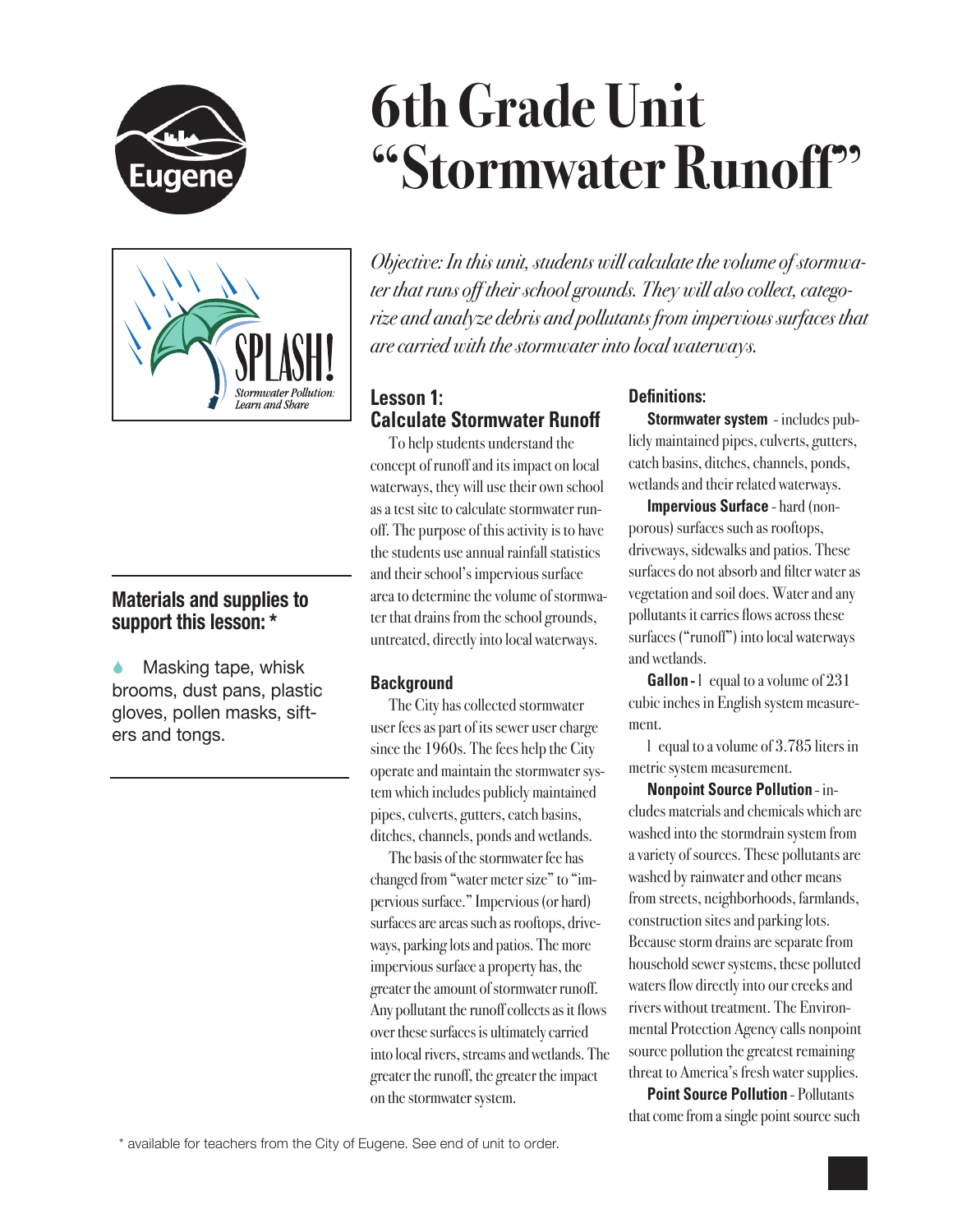# **Sample Site Map**



as the end of a pipe, factories or sewage treatment plants. The source is easily identifiable.

### **Materials:**

- Class set of school grounds map (available from school custodian or main office)
- Tape measures or yardsticks
- $\blacksquare$  Annual rainfall statistics available from the National Weather Service, www. nws.noaa.gov. Rainfall statistics for Lane County are also available at this website: http:geography.uoregon. edu/infographics/lcweb/lcindex.htm
- *Calculate Impervious Surface Runoff* worksheet

**Note:** If a school ground map is not available, assign a team of students to measure schools building and parking lots. Have them create a simple site map similar to the sample on this page.

#### **Procedure**

Divide the class into groups of two or three students.

Use the school grounds map and assign areas to be measured by each team.

**Option:** Have class examine the map and come to agreement about who will measure what areas.

As a class, determine the kind of measurements the students will need to take. **Note:** Decide whether the metric or English system will be used.

Distribute copies of the school grounds map and have students use their copies to plan what and how they are going to measure before they go out to do it.

Send students out to measure. Each team records measurements for their section on their copy of the school grounds map. **Note:** Since students will be spread out all over the school grounds, advise your colleagues in advance of the procedure. Parent volunteers could also help with this stage.

Have students note the location of storm drains or open ditches on the school grounds and mark them on their site maps.

When students return with measurements, distribute the *Calculate Impervious Surface Runoff* worksheet.

Direct students to calculate the area of their team's section of the school's impervious surface. (See "Math Calculations")

Record each group's calculation on the board or an overhead (made from *Calculate Impervious Surface Runoff* worksheet) while students copy onto their individual copies.

#### **Math Calculations**

Add all the areas together. Multiply the total area times the average yearly rainfall. Divide the result by the cubic volume of either a gallon or a liter. The result is the number of gallons or liters of total rainfall that fall onto the school's impervious surfaces. This rainfall gathers surface pollutants and drains directly into local streams and rivers and is not absorbed and filtered by natural vegetation and soil.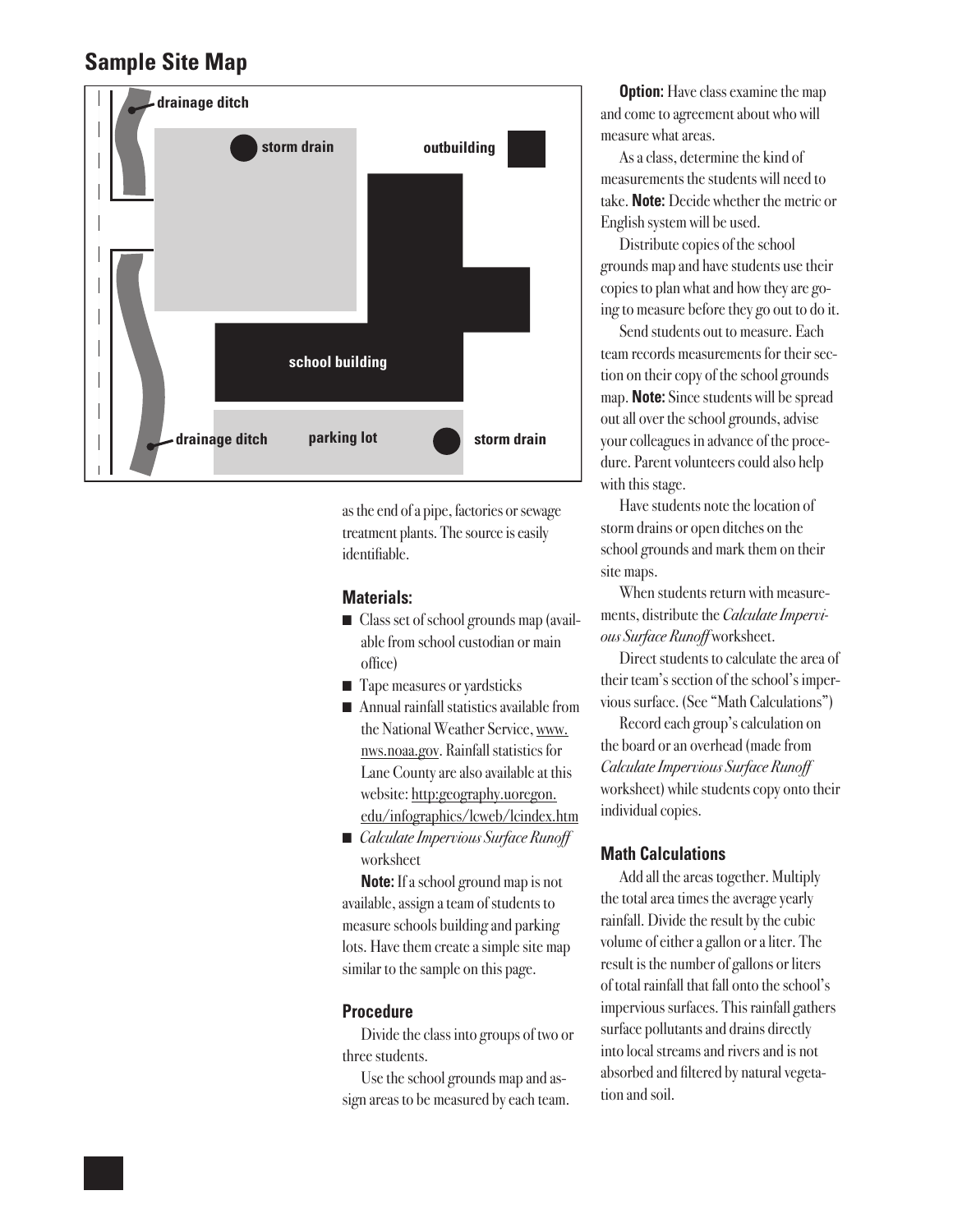#### **Discussion**

Use a gallon or liter container to help the students visualize how much water runs off into the stormwater system.

Through questions and discussion, help them understand what happened to that runoff before the school was built and what happens to it now.

#### **Questions**

- 1. Where does the runoff from the school's impervious surfaces go?
- 2. Is the runoff cleaned up or treated in any way?
- 3. Before the school was built, where did the water go?
- 4. What would happen if we let all the runoff from the school's impervious surfaces just run onto the ground around the building?
- 5. If you were designing a school building, how would you deal with the impervious surface runoff? Why?
- 6. What effect does the impervious surface runoff water have on the stormwater system and the ecosystem/environment of the school grounds?

### **Lesson 2: Determine Pollutants in Local Waters**

Once the students determine the volume of water that runs off their school's impervious surfaces into the stormwater system from Lesson 1, they can now determine what pollutants that water carries into local

waterways. Student teams will take debris samples from different locations on their school's impervious surfaces. These samples will be analyzed and categorized to estimate the total amount of debris/pollutants that are washed into local waterways.

**Note:** The week before starting this lesson, have students bring containers (preferably plastic and recyclable) from home to be used for collecting and sorting debris.

#### **Materials for Each Student Team**

- Map of school grounds (reuse from Lesson 1)
- $\blacksquare$  Meter or yard stick and masking tape
- Whisk broom, dust pan and bucket
- $\blacksquare$  Plastic gloves and pollen masks
- $\blacksquare$  Tongs, sifters
- Containers into which collected debris can be sorted and categorized such as plastic food containers, baby food jars or even milk cartons.
- Labels
- Scale for measuring debris/pollutants
- Copy of *Pollutants* worksheet for each student.
- *Calculate Impervious Surface Runoff* worksheet used in Lesson 1.

Divide students into teams of two or three students. Teams formed for Lesson 1 may be used.

#### **Prepare**

Assign sample plots or have the class examine the school grounds map and come to agreement about who will sample what areas. If the same groups are used as in Lesson 1, students may like to gather the samples for this activity from the same area they measured in Lesson 1.

Using the meter or yard sticks, the student teams measure and mark off one square yard of the impervious surface in their assigned area using masking tape.

#### **Collect**

Wearing gloves and pollen masks, students sweep up and collect the debris and dirt within their marked area. Place the debris in a bucket marked with student names, date and location.

**Note:** Parent volunteers could be helpful at this stage.

After the collection is complete, have the students remove the masking tape so that it won't be worn away and eventually enter the stormdrain system.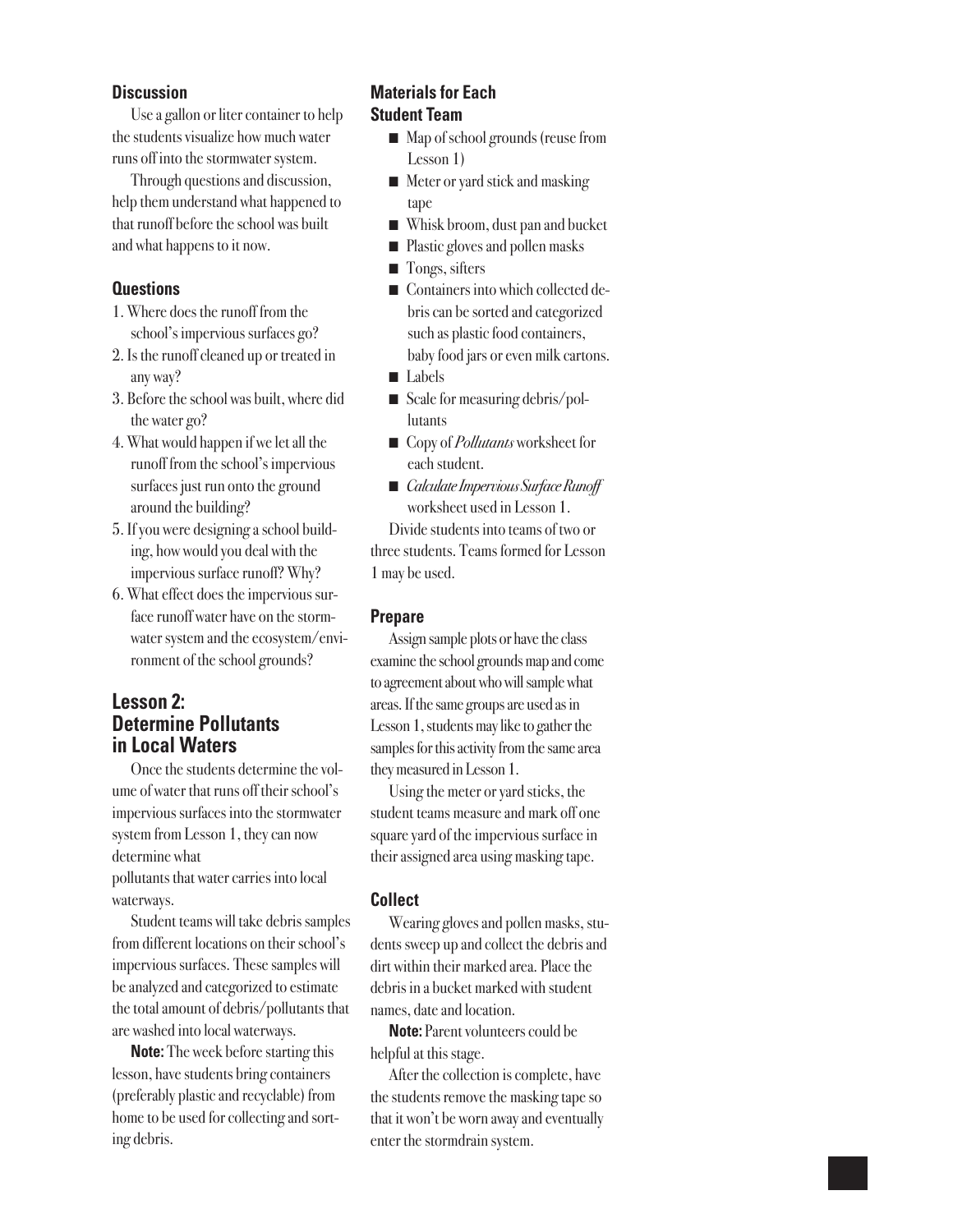#### **Sort**

Students take the debris back to class and use sifters and tongs to sort the debris into containers according to type. Labels are included to identify the debris in the containers.

#### **Weigh**

Using the scales, each team weighs the debris in each category and records the weight next to their group number or name on *Pollutants* worksheet.

#### **Report**

Using the blackboard or show the *Pollutants* worksheet. Have the students report their categories and weights. As each group reports, record the data as students copy it onto their own copies of *Pollutants* worksheet.

#### **Calculate**

Continuing with *Pollutants* worksheet, lead the class in calculating the average per yard weight of each type of debris by averaging all the groups' weights in each category.

Have the class estimate the total weight of each debris category by multiplying the averages by the total area they calculated in Lesson 1. Use the *Pollutants* worksheet (from Lesson 1) as a reference.

#### **Discussion**

- 1. Are the estimates of the total weights of each debris type realistic? Why/ Why not?
- 2. Where does the debris go when it rains? Is it washed off the impervious surface?
- 3. Is this debris/pollutant treated or filtered in any way?
- 4. What effects might each of the debris/ pollutant types have on the environment?
- 5. What alternatives are there?
- 6. What could be done at school to decrease the negative effects of this runoff?

**Note:** A large portion of a school's impervious surface area is its roof. Because roofs are not safe places for students, they should not be included in the area from which samples of debris/pollutants are collected.

School custodians and district maintenance crews may periodically clean the school's impervious surfaces. Have students undertake this activity before such a cleaning if possible.

#### **Extension**

The debris/pollutants gathered from one sample plot could be emptied into a glass tank with the amount of rain that would fall on that plot in a year added to the tank. Students can see what the runoff entering the stormwater system might actually look like.



SPLASH! was developed by the City of Eugene Stormwater Management program to support education about water quality in our community. This program is funded by City of Eugene stormwater user fees.

\* For more information, supplies for use with these lessons, the SPLASH! Songs CD, or a visit from Lily, contact jeffrey.j.flowers@ci.eugene.or.us or call 541-682-8482 (Eugene schools only )

## **SPLASH! classroom materials are online at happyrivers.org**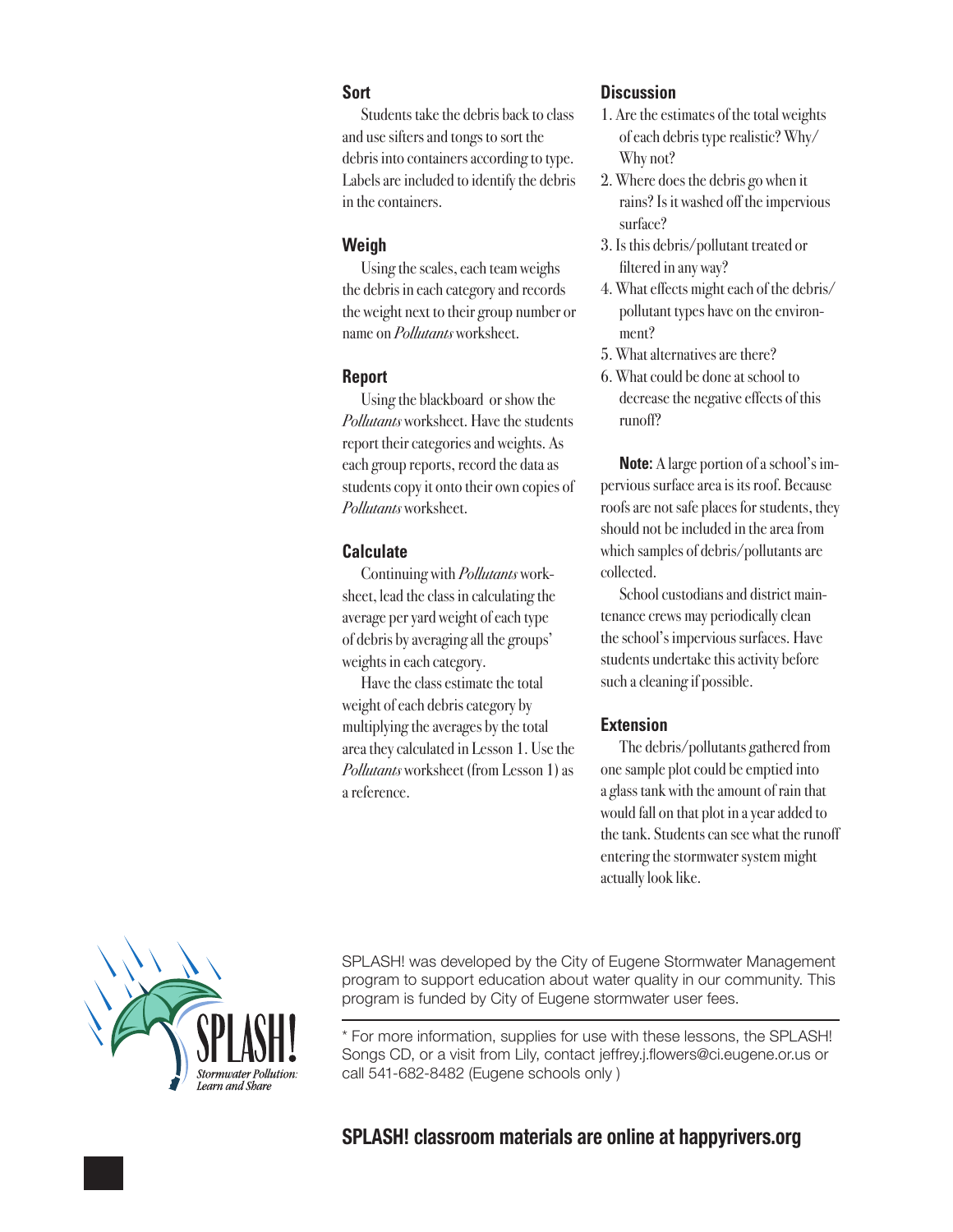

# *Calculate Stormwater Runoff* **Worksheet**

| Group: ______________________________     |
|-------------------------------------------|
| Date:_______________________              |
| Name: _______________________             |
|                                           |
| Name: ___________________________________ |

| <b>Student Group</b> | Area Description | <b>Dimensions</b> | <b>Area</b> |
|----------------------|------------------|-------------------|-------------|
|                      |                  |                   |             |
|                      |                  |                   |             |
|                      |                  |                   |             |
|                      |                  |                   |             |
|                      |                  |                   |             |
|                      |                  |                   |             |
|                      |                  |                   |             |
|                      |                  |                   |             |
|                      |                  |                   |             |
|                      |                  |                   |             |
|                      |                  |                   |             |
| <b>TOTAL AREA</b>    |                  | $=$ (A)           |             |

| Total area of school's<br>impervious surface | X | <b>Annual Rainfall</b>                                                | $=$ |                                                                                                         |
|----------------------------------------------|---|-----------------------------------------------------------------------|-----|---------------------------------------------------------------------------------------------------------|
| (AxB)                                        |   | Cubic volume of gallon<br>$(231$ inches) or liter<br>$(3.785$ liters) |     | Number of gallons or liters of rainfall<br>that fall on the school's impervious<br>surface and runs off |

into local streams and rivers.